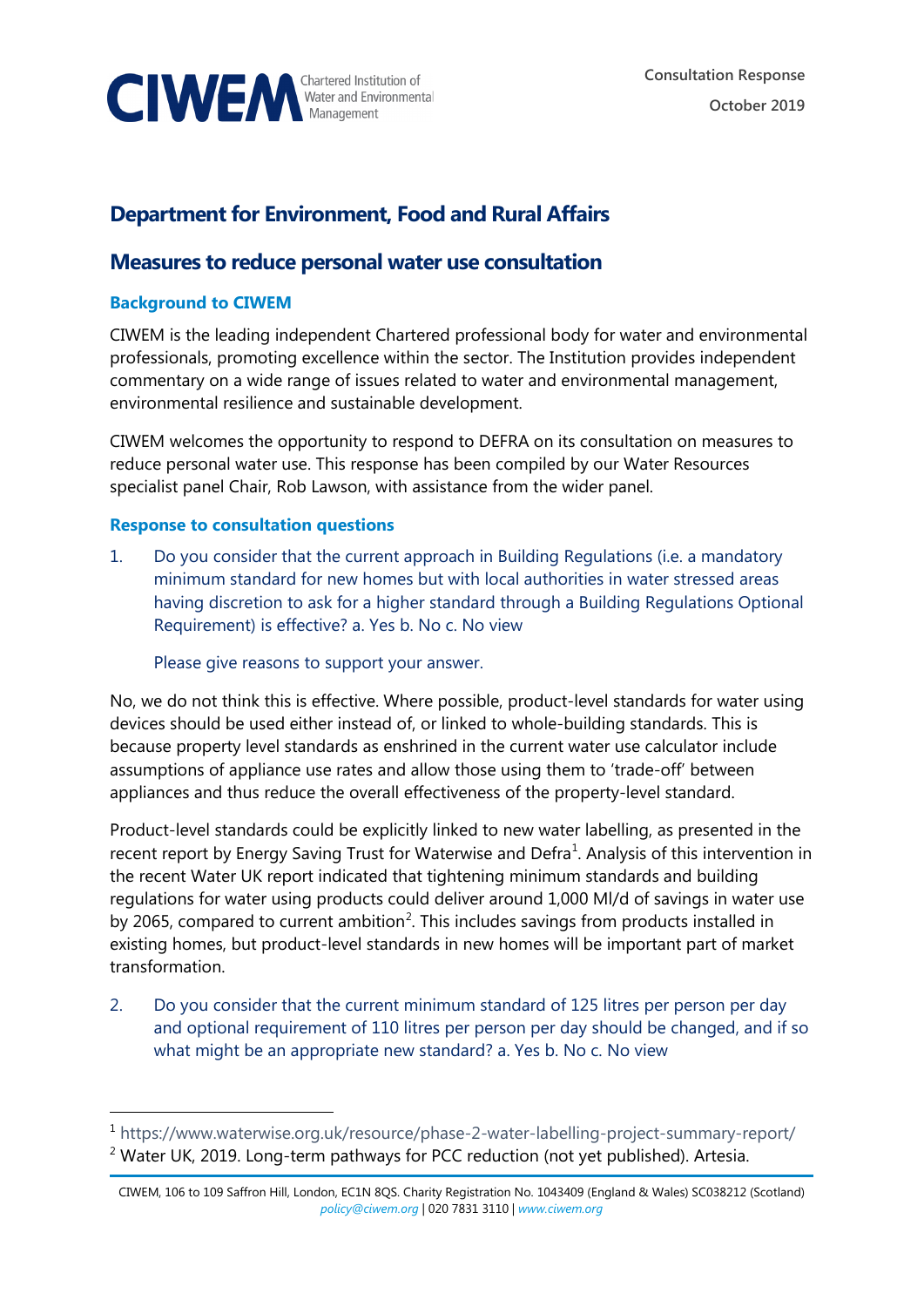#### Please give reasons to support your answer.

Yes, we would recommend a single product-based target equivalent to a whole building standard of 100 l/h/d for all new households.

There should be greater ambition on water efficiency in Building Regulations. The current level as stated is less than recommended by National Infrastructure Commission<sup>[3](#page-1-0)</sup>, the Committee on Climate Change<sup>[4](#page-1-1)</sup> and the 'Bricks and Water' report<sup>[5](#page-1-2)</sup>. Several water company plans, including Thames Water, Severn Trent Water and Portsmouth Water also show more ambition than this for their forecast metered household consumption over the next 10 years.

We believe the current minimum standard and optional standard should be changed from just a whole building standard to include product-level standards, based on flow rates specified as part of a water labelling scheme. These standards would be volumes per product, e.g. litres per flush for toilets, litres per cycle for dishwashers and washing machines and flow rates for showers and taps (in litres per minute).

Volume/flow rate specifications do not make any assumptions about ownership or frequency of use and therefore provide a clear way of driving technological improvement in water using products.

PCC varies in relation to the water using products installed, household occupancy, the basis of the household bill<sup>[6](#page-1-3)</sup>, property type (e.g. whether there is a garden), household affluence and behaviour. Therefore, PCC will vary from house to house and potentially from area to area. This means that setting a single value PCC target for new homes is not appropriate. Such values would also need to move in line with the forecast PCC in the rest of the population (e.g. at least every five years).

These factors influence our position that whole-building PCC values are not appropriate, as they are presented at the moment. Product level standards overcome the issues we highlight above.

Given the recommendations in other reports, combined with the ambition in current water resources plans, we would recommend a single product-based target of 100 l/h/d for all new households.

# 3. Are there any other issues relevant to using Building Regulations to set water efficiency standards that the government should consider?

We recommend that building regulations should be linked into any new water labelling programme. Such a link would provide housebuilders with a very simple and straightforward

5

<span id="page-1-0"></span><sup>3</sup> [https://www.nic.org.uk/publications/preparing-for-a-drier-future-englands-water](https://www.nic.org.uk/publications/preparing-for-a-drier-future-englands-water-infrastructure-needs/)[infrastructure-needs/](https://www.nic.org.uk/publications/preparing-for-a-drier-future-englands-water-infrastructure-needs/)

<span id="page-1-1"></span><sup>4</sup> [https://www.theccc.org.uk/wp-content/uploads/2019/07/2019-Progress-Report-](https://www.theccc.org.uk/wp-content/uploads/2019/07/2019-Progress-Report-Summary.pdf)[Summary.pdf](https://www.theccc.org.uk/wp-content/uploads/2019/07/2019-Progress-Report-Summary.pdf)

<span id="page-1-2"></span>[https://www.policyconnect.org.uk/sites/site\\_pc/files/bricks\\_water\\_report\\_wsbf\\_web\\_summary.](https://www.policyconnect.org.uk/sites/site_pc/files/bricks_water_report_wsbf_web_summary.pdf) [pdf](https://www.policyconnect.org.uk/sites/site_pc/files/bricks_water_report_wsbf_web_summary.pdf)

<span id="page-1-3"></span> $6$  All new households are metered so this is not a factor in this case.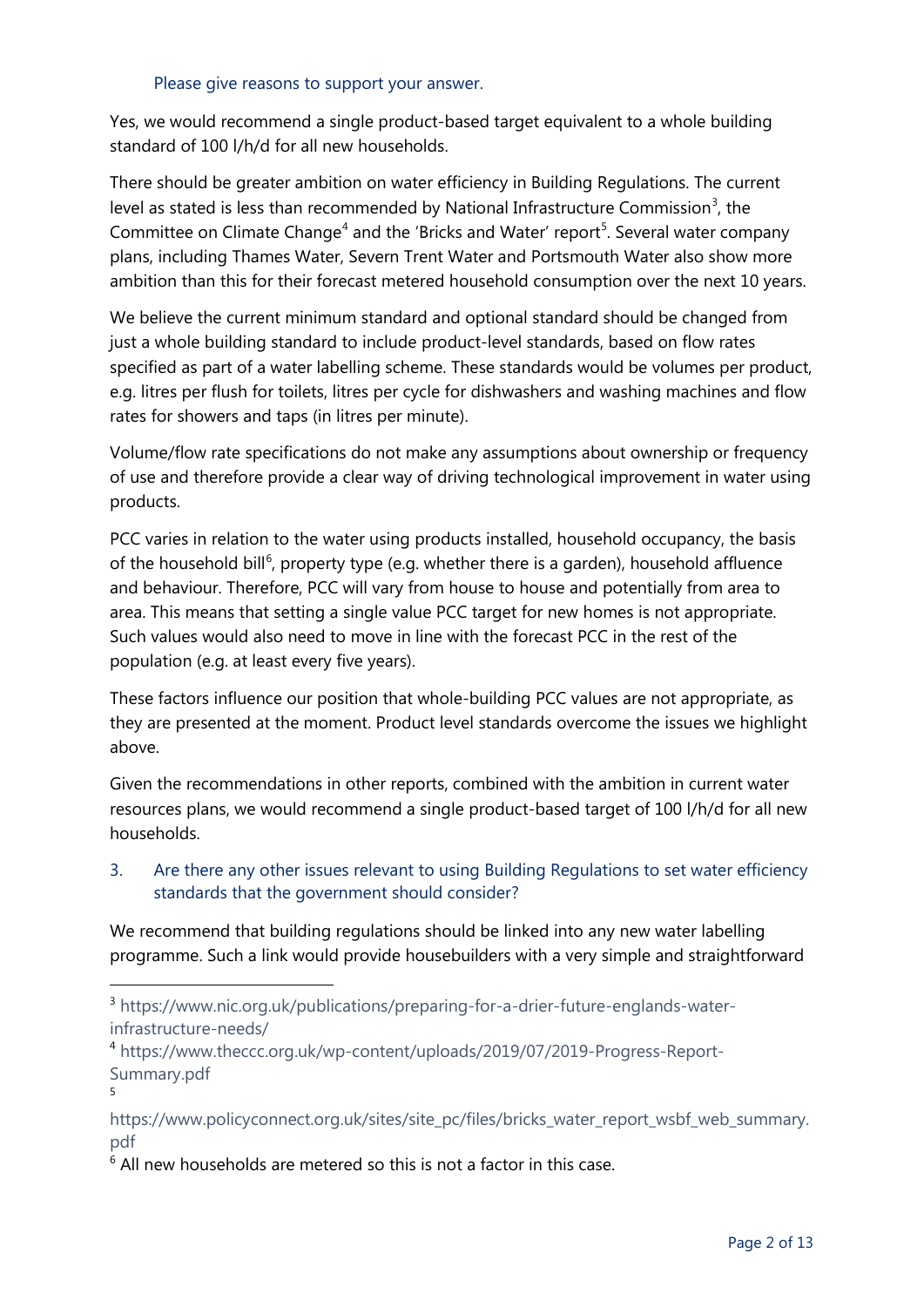way of specifying products – particularly toilets, showers and taps (and white goods where relevant) for installation in new homes. Water efficient products are on the market at the same price as less efficient products so this will not cost house builders more, and in fact enable them to promote the benefit of lower household running costs to prospective buyers.

- 4. To what extent do you agree or disagree that Government should work with water companies and local authorities to run partnership retrofit and behaviour change programmes in existing homes?
	- a. Strongly agree
	- b. Slightly agree
	- c. Neither agree nor disagree
	- d. Slightly disagree
	- e. Strongly disagree
	- f. Don't know

# Please explain your answer

We strongly agree that government should work with water companies and other stakeholders in this area.

Water companies are already delivering extensive home audit programmes which include retrofit and behaviour change initiatives. The scale of these programmes will be ramped up over the next 5-10 years, and at present most water companies who are delivering these programmes, consider that their plans will not reach as many households as they can without further support.

Therefore, we believe that additional support in these programmes from Government will improve the uptake rate of home audits and enable water companies to deliver these audits to more households. This could be done through a carefully considered campaign to raise awareness and promote the benefits of water efficiency. Such a campaign should consider which messages 'cut through' most effectively with different parts of the population, from saving money on water and energy bills, reducing carbon footprint and preserving the river and wetland environment.

- 5. To what extent do you agree or disagree that information on water efficiency should be displayed on water using products?
	- a. Strongly agree
	- b. Slightly agree
	- c. Neither agree nor disagree
	- d. Slightly disagree
	- e. Strongly disagree
	- f. Don't know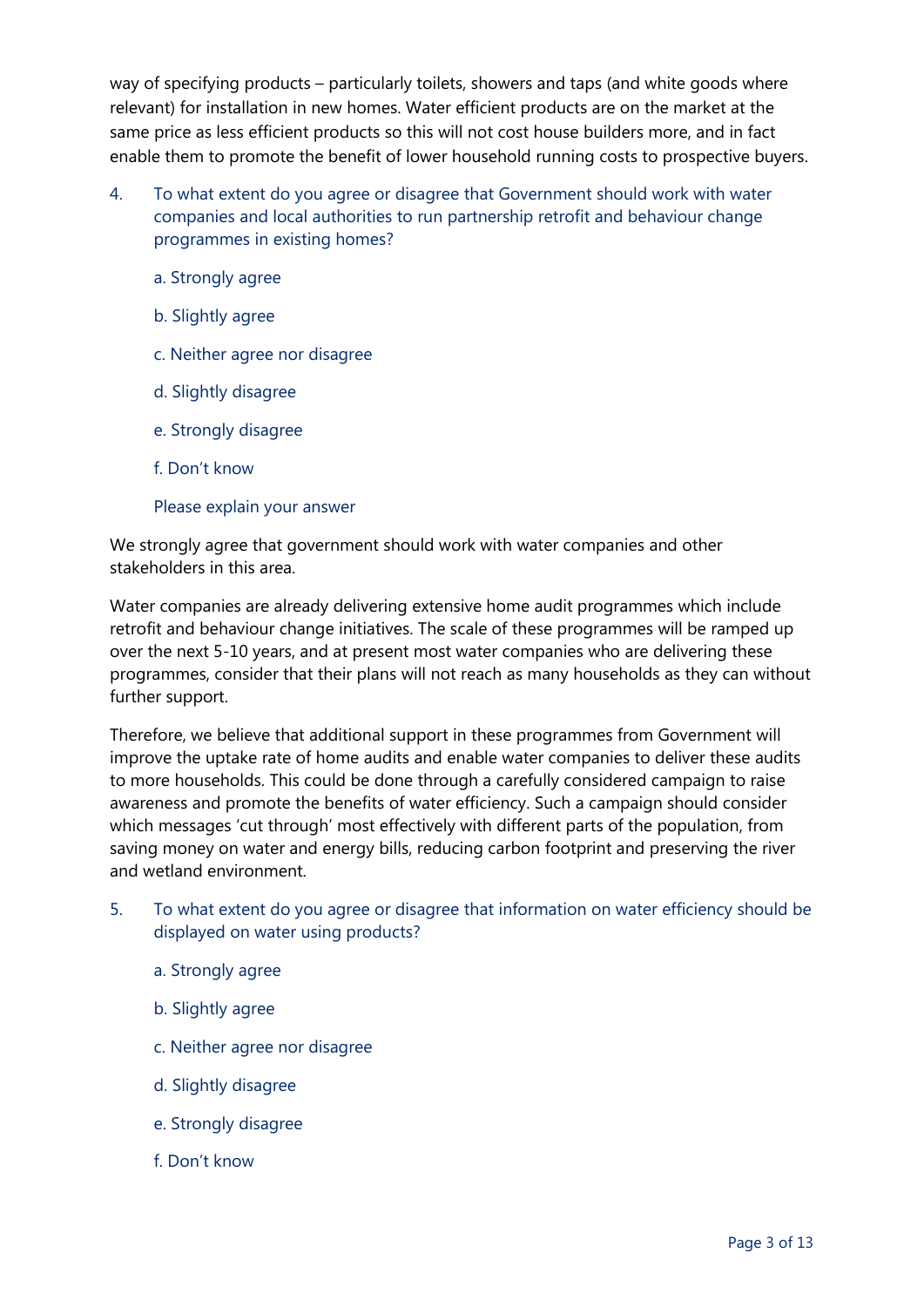#### <span id="page-3-2"></span>Please explain your answer

We strongly agree. Recent work by Water UK<sup>[7](#page-3-0)</sup> has demonstrated that a mandatory, government-led water labelling scheme, linked to tightening building regulations and minimum standards could reduce the demand for water in England and Wales by approximately 2,300 Ml/d by 2065, compared to the current ambition in water company plans.

This study also demonstrated that the marginal cost of this type of labelling programme is approximately £7 per million litres. In broad terms, this is about one hundred times more cost-effective than supply schemes such as new river abstractions or reservoirs. Water labelling benefits also significantly outweigh costs so that £1 spend on this intervention delivers £64 of benefits.

- 6. To what extent do you agree or disagree that providing information about products' water efficiency changes peoples' purchasing behaviour and reduces their use of water?
	- a. Strongly agree
	- b. Slightly agree
	- c. Neither agree nor disagree
	- d. Slightly disagree
	- e. Strongly disagree
	- f. Don't know

# Please explain your answer

We strongly agree. Evidence from Australia<sup>[8](#page-3-1)</sup> indicates that more efficient products (i.e. with higher star ratings under the Australian WELS scheme) make up greater proportion of market share over time. For example:

The dominance of 4 star and above taps has grown from 57% to 82%, with the portion of 5 and 6 star taps increasing substantially from 23 to 44% of available product.

In this example, the increase in the market share for efficient taps is most marked but other key products including showers, toilets and white goods also show this trend (although to a lesser degree for showers and toilets). This demonstrates how water labelling can influence purchasing behaviour.

Provided that the more efficient products do not compromise the user experience, then the promotion of more efficient products via labelling will inevitably result in reduced water use.

7. To what extent do you agree or disagree that water efficiency labels should be linked to building standards and minimum standards?

<span id="page-3-0"></span> $7$  Water UK, 2019. Long-term pathways for PCC reduction (not yet published). Artesia.

<span id="page-3-1"></span><sup>8</sup> For example: University of Technology Sydney (2015) EVALUATION OF THE ENVIRONMENTAL EFFECTS OF THE WELS SCHEME.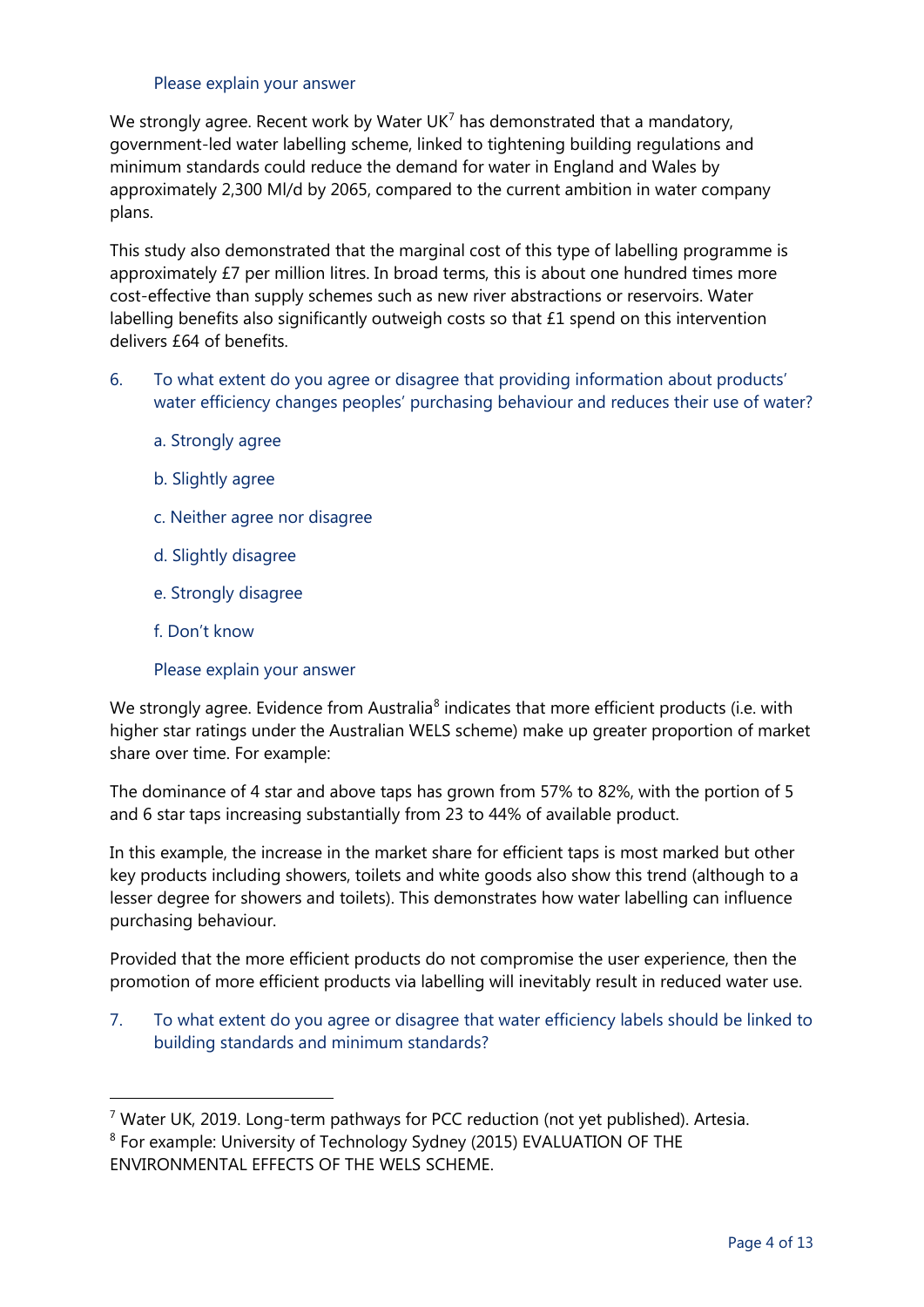- a. Strongly agree
- b. Slightly agree
- c. Neither agree nor disagree
- d. Slightly disagree
- e. Strongly disagree
- f. Don't know

# Please explain your answer

We strongly agree. The recent work by Water  $UK<sup>7</sup>$  indicates that a government-led mandatory water labelling linked to building regulations and minimum standards scheme delivered an additional 1,000 Ml/d reduction in demand compared to a labelling scheme without these links. This link also improved the cost effectiveness and benefit-cost ratio of water labelling by over 100%.

# 8. How else could government or water companies encourage people to use more water efficient devices/appliances at home?

Water companies already offer free water efficient devices to their customers – e.g. low-flow showerheads, tap aerators or displacement devices to go in toilet cisterns. This is in addition to the water audits referred to in question 4. However, uptake by households of products and audits is relatively low. Therefore, greater government support of these initiatives would be welcomed, as described in our response to question 4.

More broadly, we believe water labelling is likely to be the most effective long-term intervention to promote more efficient water using products in the home. Labelling will drive market transformation through tightening standards, in the same way that we have seen market transformation in energy using products, via the EU energy label. Such initiatives will eventually result in more efficient products being used in every home in the country, as the standards tighten over time, and as the market responds to these tightening standards.

Other measures such as retrofits and incentives have the potential to bring forward some of the savings from water labelling over time, but cannot deliver the wholesale change in the market that labelling can.

- 9. To what extent do you agree or disagree that people should pay for water according to how much they use?
	- a. Strongly agree
	- b. Slightly agree
	- c. Neither agree nor disagree
	- d. Slightly disagree
	- e. Strongly disagree
	- f. Don't know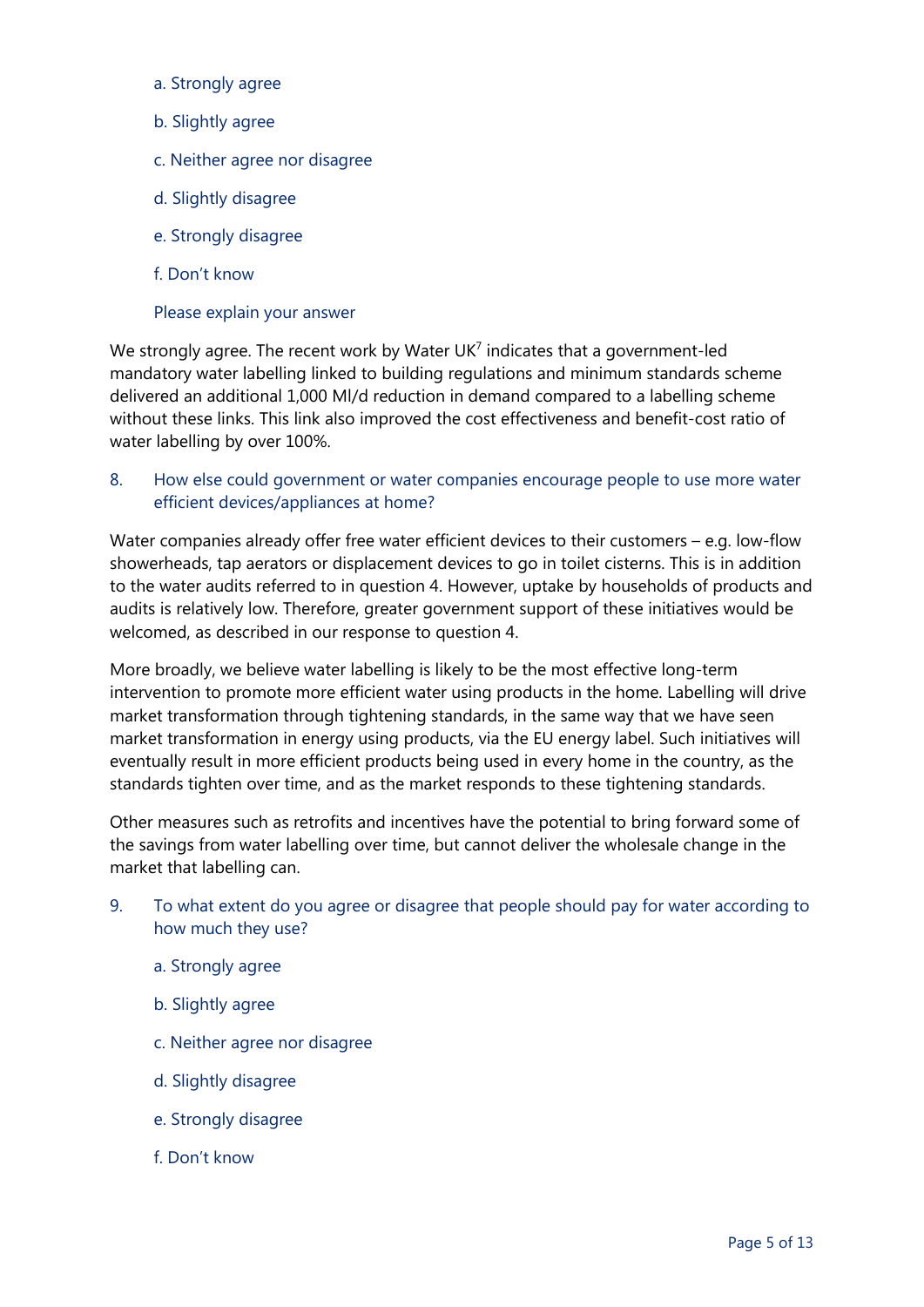### Please explain why

We strongly agree. Payment based on consumption is the fairest way to charge for water services and will encourage society to place a greater value on water. Coupled with appropriate tariffs, metering can signal where and when water is scarce, and show when actions need to be taken to conserve a resource under stress.

Metering will improve companies' understanding of customer demand. Universal metering in a wide area (e.g. in a district metered area or a wider part of a water resource zone) will eliminate the need to estimate consumption and will enable companies to understand other parts of the water balance, notably leakage.

Household meters that are installed in the road or pavement will register leaks that occur on customer's supply pipes. Leaks on these pipes are judged to account for about 22% of total leakage across England and Wales<sup>[9](#page-5-0)</sup>. Therefore, metering external to the property will not only encourage increased levels of water efficiency, but will also help to reduce leakage.

Metering will also reduce water lost via internal plumbing. It is estimated that approximately 4.1% of WCs are leaking and average leakage is 215 litres/toilet/day, which is equivalent to 397 Ml/day nationally<sup>[10](#page-5-1)</sup>

CIWEM considers that metering should be compulsory in areas where water resources are stressed, and areas at risk of becoming stressed. This should be implemented as soon as practical, alongside improved tariffs and measures to protect those with low incomes such that their water services remain affordable.

Compulsory metering should also be an option that water companies are able to implement outside areas of serious water stress, if their customers support it.

It is important to note that metering will not always result in a household becoming more water efficient, mainly because water consumption tends to be relatively price inelastic (prices have to increase significantly before price has an effect on consumption). Hence for most consistent effect, universal metering needs to be accompanied by socially acceptable tariffs that encourage water efficiency and protect low income households.

- 10. To what extent do you agree or disagree that the amount of households charged by metered volume should be increased beyond and/or faster than what is already planned by water companies?
	- a. Strongly agree
	- b. Slightly agree
	- c. Neither agree nor disagree
	- d. Slightly disagree

<span id="page-5-1"></span><span id="page-5-0"></span><sup>9</sup> https://www.ofwat.gov.uk/wp-content/uploads/2018/05/The-long-term-potential-for-deepreductions-in-household-water-demand-report-by-Artesia-Consulting.pdf <sup>10</sup> https://www.waterwise.org.uk/wp-content/uploads/2018/08/Leaky-Loos-Phase-II\_Finalreport.pdf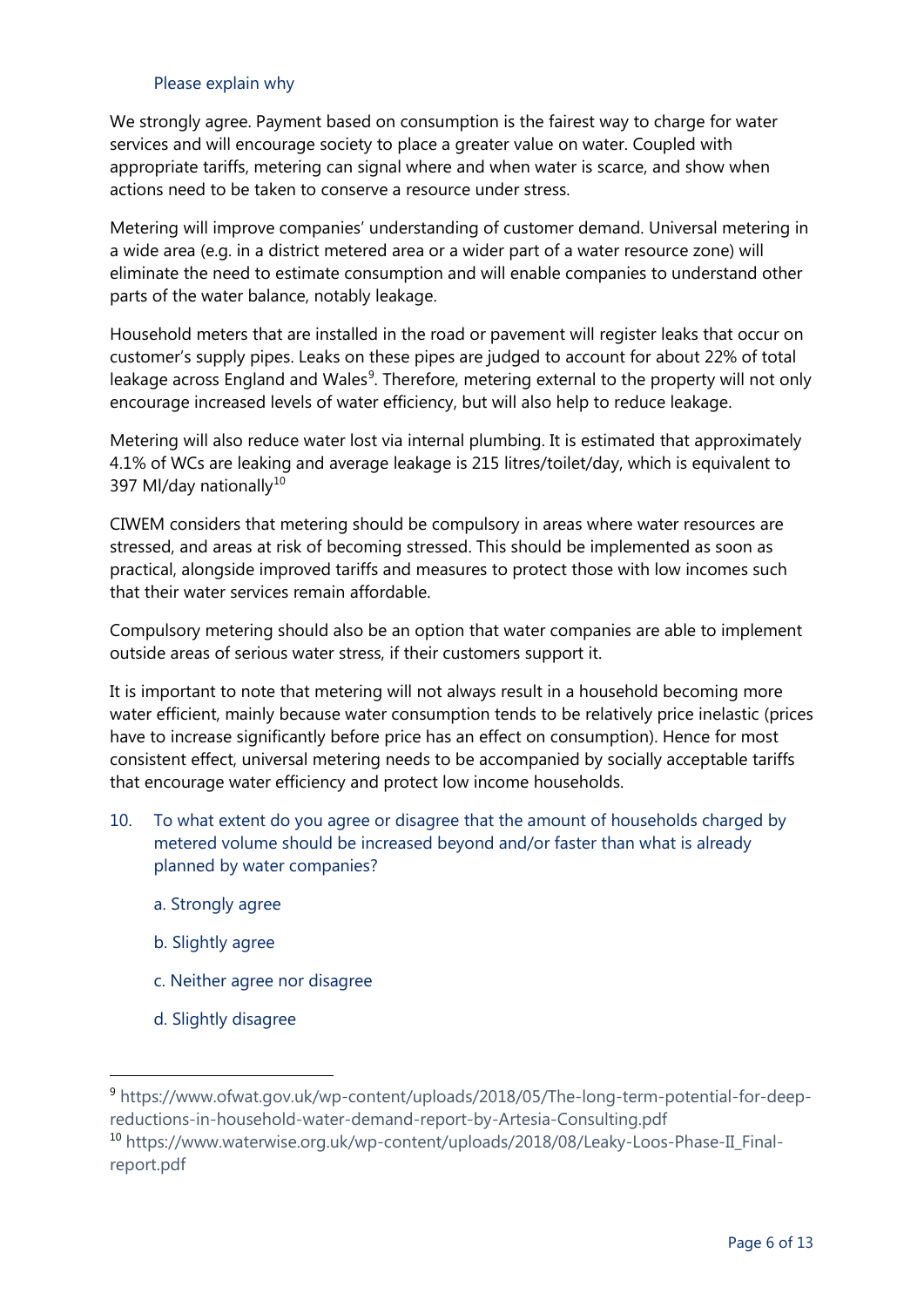- e. Strongly disagree
- f. Don't know
- Please explain why.

We strongly agree – please refer to the answer to question 9.

11. If you agree that the amount of households charged by metered volume should be increased, what do you think would be the best or most appropriate approach? Do you have suggestions for increasing metering other than what is mentioned above?

The legislation<sup>[11](#page-6-0)</sup> should be changed to allow water companies outside areas of serious water stress to implement compulsory metering programmes if supported by customers as part of a resilient and cost-efficient water resources plan.

12. Are there any other issues we need to consider with regard to increasing metering?

We are mindful that potential negative impacts on low income customers of a faster, more widespread transition to metered charges must be mitigated.

- 13. To what extent do you support or oppose use of smart water meters instead of manual meters?
	- a. Strongly support
	- b. Slightly support
	- c. Neither support nor oppose
	- d. Slightly oppose
	- e. Strongly oppose

Please explain why.

We strongly support use of smart meters. Smart metering has no clear and agreed definition but is characterised by:

- 1. measurement of consumption in greater detail.
- 2. communication via networks and allowing data to be used by customers and utilities.
- 3. storage of data at predefined intervals.
- 4. enabling communication between the supplier and the consumer<sup>12</sup>.

Smart metering is still in its infancy in the UK. It is being rolled out by Thames Water at present and Anglian Water will start smart metering households in AMP7. Results are not conclusive but it is estimated that reductions in consumption due to smart metering are

<span id="page-6-0"></span> $11$  The Water Industry Act 1999 and subordinate regulations

<span id="page-6-1"></span> $12$  Based on Foundation for Water Research (2015) Smart meters and domestic water usage. FR/R0023. May 2015.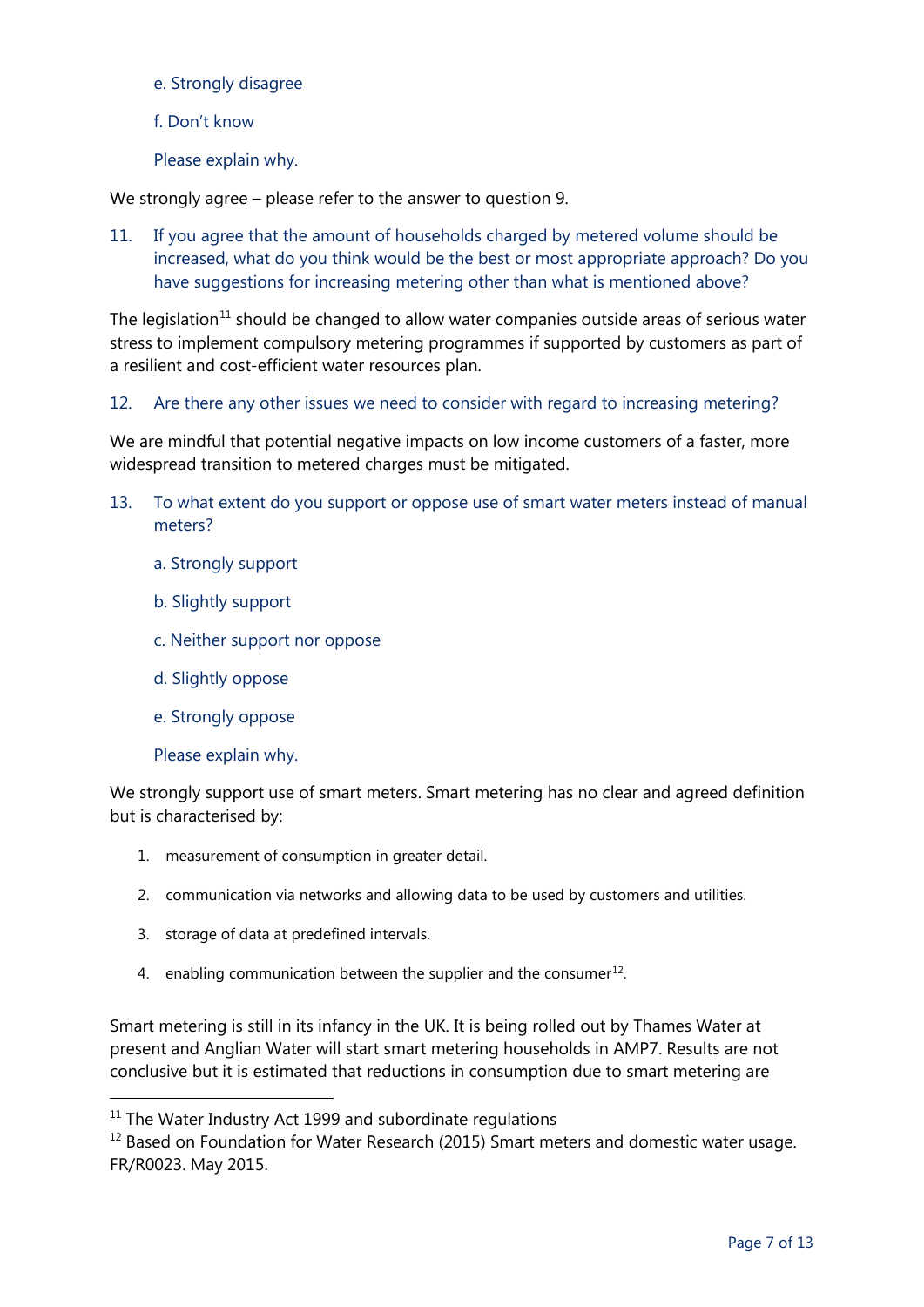around 1-2% greater than for conventional meters. Smart meter also brings a range of other benefits including:

- Data from smart meters can be used by water companies to significantly improve their understanding of network operations and leakage.
- Smart metering provides the basis for more informed customer engagement
- Smart metering enables development of tariff structures, which have the potential to reduce consumption further.

Smart energy metering is preceding the roll-out of smart water metering and it is important that the water industry learns from the energy sector. There will also be synergies from smart water and energy metering, for example in understanding, managing and reducing energy used for heating water in the home.

- 14. To what extent do you support or oppose use of incentives to encourage customers to use less water?
	- a. Strongly support
	- b. Slightly support
	- c. Neither support nor oppose
	- d. Slightly oppose
	- e. Strongly oppose
	- Please explain why.

We strongly support the use of incentives. Households should be incentivised to use water more efficiently through innovative programmes such as Green Redeem which operates in a similar way to a supermarket loyalty card. Other incentives, for example at a community level have been shown to be effective where individual benefits are less of a driver. An example is the River Itchen Challenge, run by Southern Water, which offered community rewards to two villages in the Itchen catchment if they were able to reduce their consumption.

#### 15. What incentives could water companies use to reduce customer use of water?

#### See question 14.

- 16. To what extent do you support or oppose the use of RWH and GWR schemes at individual level?
	- a. Strongly support
	- b. Slightly support
	- c. Neither support nor oppose
	- d. Slightly oppose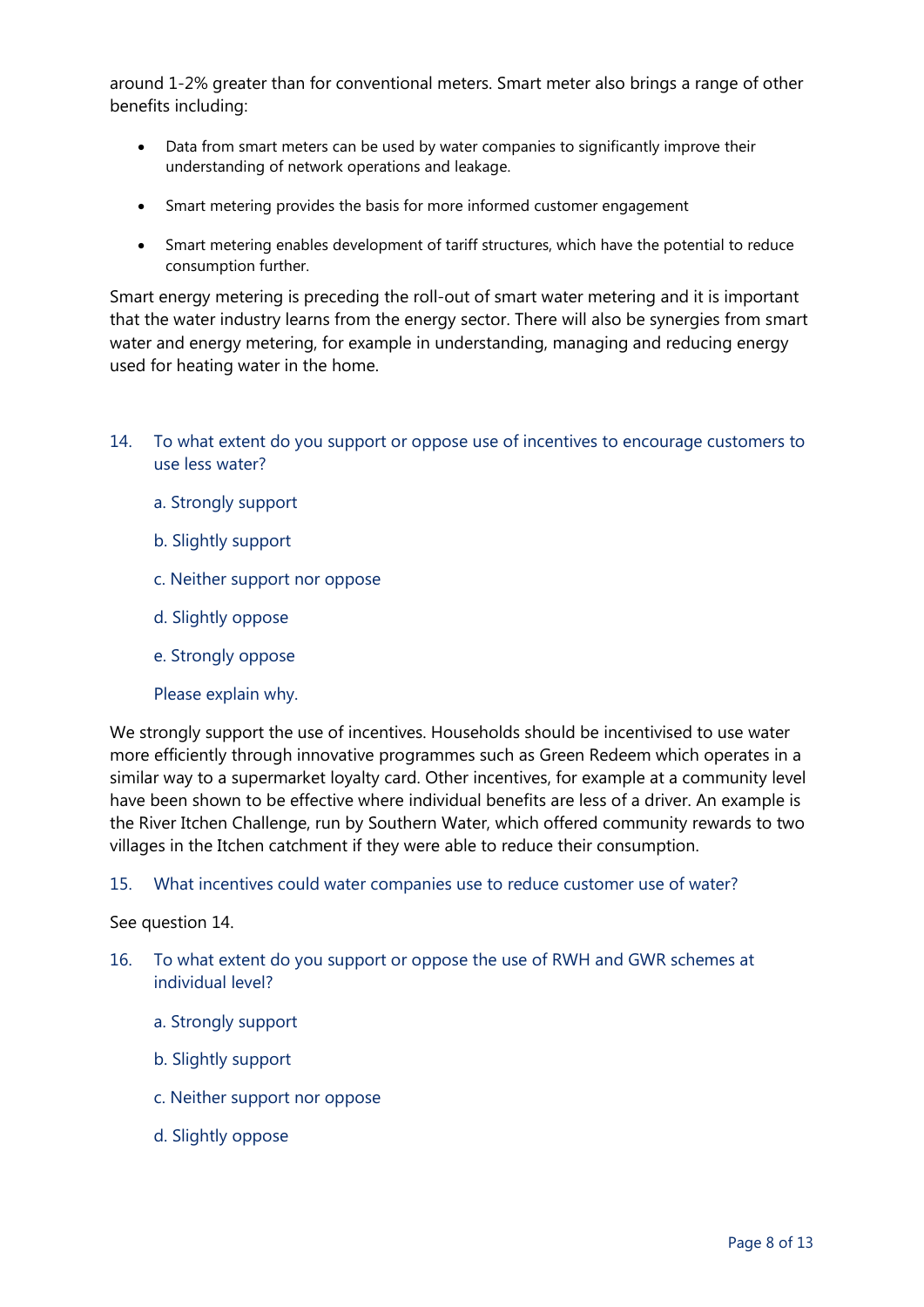# e. Strongly oppose

# Please explain why

# Rainwater harvesting – slightly support

Individual household RWH systems can be retrofitted to existing households or installed in new builds. There are a wide range of designs and operating models each with their own pros and cons, and costs and benefits. Therefore, it is difficult to provide a single summary response to this question without getting into these details.

Despite this, CIWEM believe that individual household RWH systems can have a role to play, particularly in new builds. This is where the economics of installing RWH systems is likely to be best and where the greatest reductions in water use can be achieved. This is because 'designing in' RWH generally means more storage and more efficient water using products (particularly toilets) and therefore less demand on traditional potable networks).

The main disadvantage of individual household RWH is that these systems can run out of water during dry weather, and so require potable supplies to be provided when demand across the water network is at its highest. Appropriate design and sizing of storage tanks, combined with the use of very efficiency toilets will mitigate, but not remove, this risk.

# Greywater recycling – neither support or oppose

Individual household GWR is a more challenging technology than RWH, due to the requirement for some form of water treatment but has the benefit of providing a more continuous supply of water than RWH. Retrofits of GWR systems are more challenging than installation in new builds. However the 'yuck' factor amongst users and the need for regular maintenance of the treatment system means that in trials, most homeowners find these systems challenging and they can become unused.

It is harder to see how individual household GWR systems could gain a greater foothold in the market without some form of intervention from government or significant change in current water services or charges.

- 17. To what extent do you support or oppose the use of RWH and GWR schemes at community scale?
	- a. Strongly support
	- b. Slightly support
	- c. Neither support nor oppose
	- d. Slightly oppose
	- e. Strongly oppose
	- Please explain why

# Rainwater harvesting – Slightly support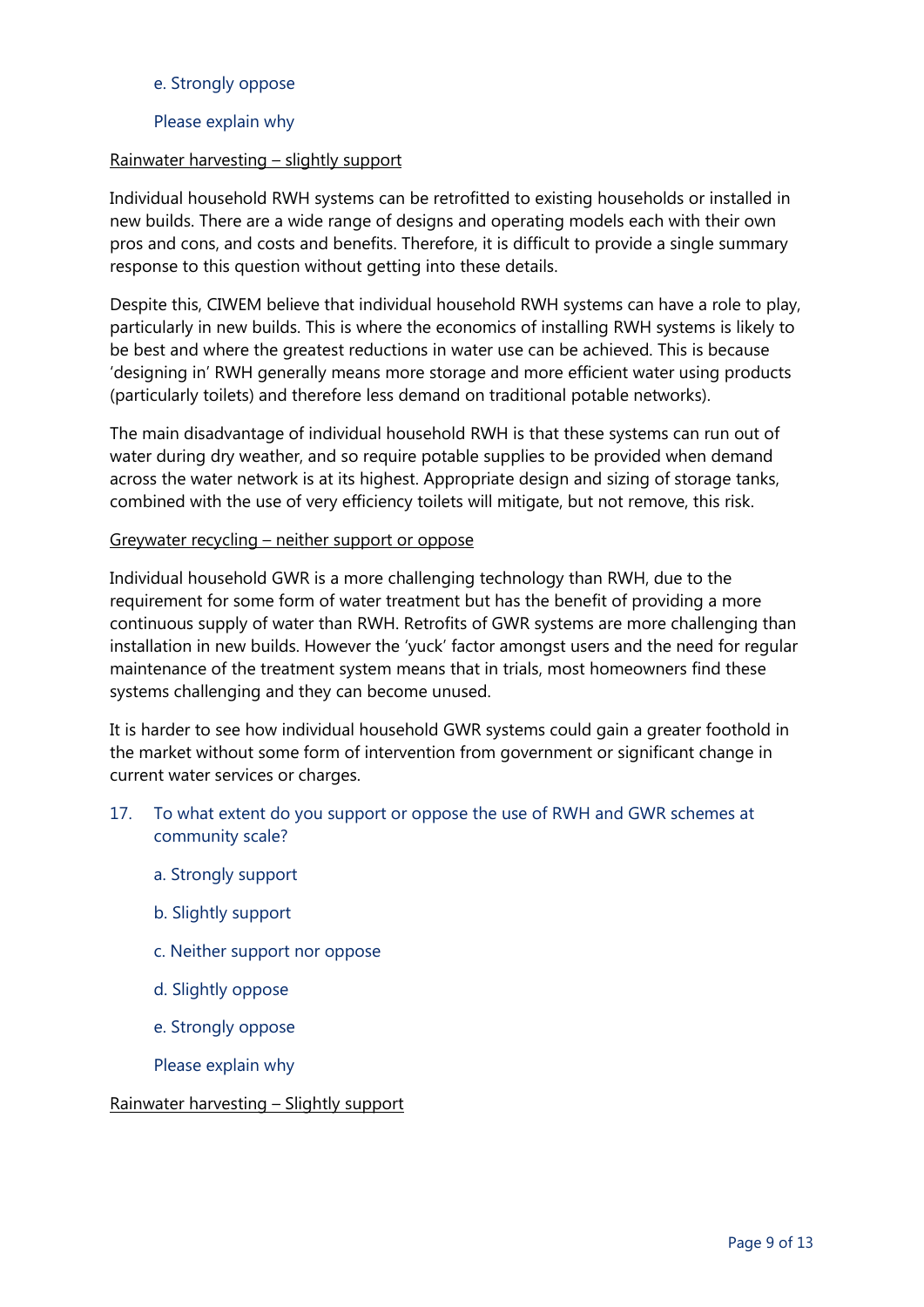Community-level RWH schemes provide greater economies of scale than the same measure at a household level. Successful community level RWH schemes will require careful design and construction, partnership working and community buy-in. Appropriately designed schemes should be more cost-effective and perform better than individual household systems. However, the larger schemes also bring their own issues in terms of ownership and maintenance responsibilities. Community level schemes are being included in some developments around the country<sup>[13](#page-9-0)</sup> but each one is distinct, so it is difficult to draw generic conclusions from them.

# Greywater recycling – Neither support nor oppose

Community level GWR schemes are likely to be more challenging than the Albion Water model of greenwater recycling, which takes all effluent and treats it to a non-potable standard<sup>[14](#page-9-1)</sup>. GWR would require the wastewater from each property to be separated out into greywater (from baths and showers, for example) and 'blackwater' (toilet and sink wastewater).

18. How can government or water companies most effectively encourage people to reuse water in their homes?

'Formal' reuse – via RWH or GWR – could be encouraged through greater government support for these technologies, e.g. through subsidy or through regulation.

Informal reuse (e.g. using washing up water to water the garden) is much more of a behavioural issue and is addressed under question 22.

19. Do you have any evidence/views/comments on the potential impacts on water bills for various customers and geographical regions should the management of supply pipes be transferred to water companies?

CIWEM does not have any evidence on this.

Transferring supply pipes to water company ownership is likely to have two bill effects. Firstly, if water companies detect supply pipe leaks more quickly, then any metered households with a previously undetected supply pipe leak will see a reduction in their bill. Unmetered households will not experience this benefit. Secondly, the cost of managing this asset is likely to lead to an increase in all bills.

Companies would need to estimate this in their business plans based on their assessment of the size of this asset base in their region. We would expect that there would be crosssubsidies, as there are for the cost to serve at the moment, so that the estimated cost of supply pipe repairs would be averaged across all customers.

# 20. Of the alternative options above, which is your preferred? Please explain why or if you have other ideas.

CIWEM supports the increased use of metering/smart metering in general and recognise the benefit this strategy would bring to better detect supply pipe leaks. We consider that other options would be required to improve performance on the repair and maintenance of supply

<span id="page-9-0"></span><sup>&</sup>lt;sup>13</sup> For example,<https://eddington-cambridge.co.uk/about-us/sustainability>

<span id="page-9-1"></span><sup>14</sup> https://www.albionwater.co.uk/property-and-developers/what-we-do/our-services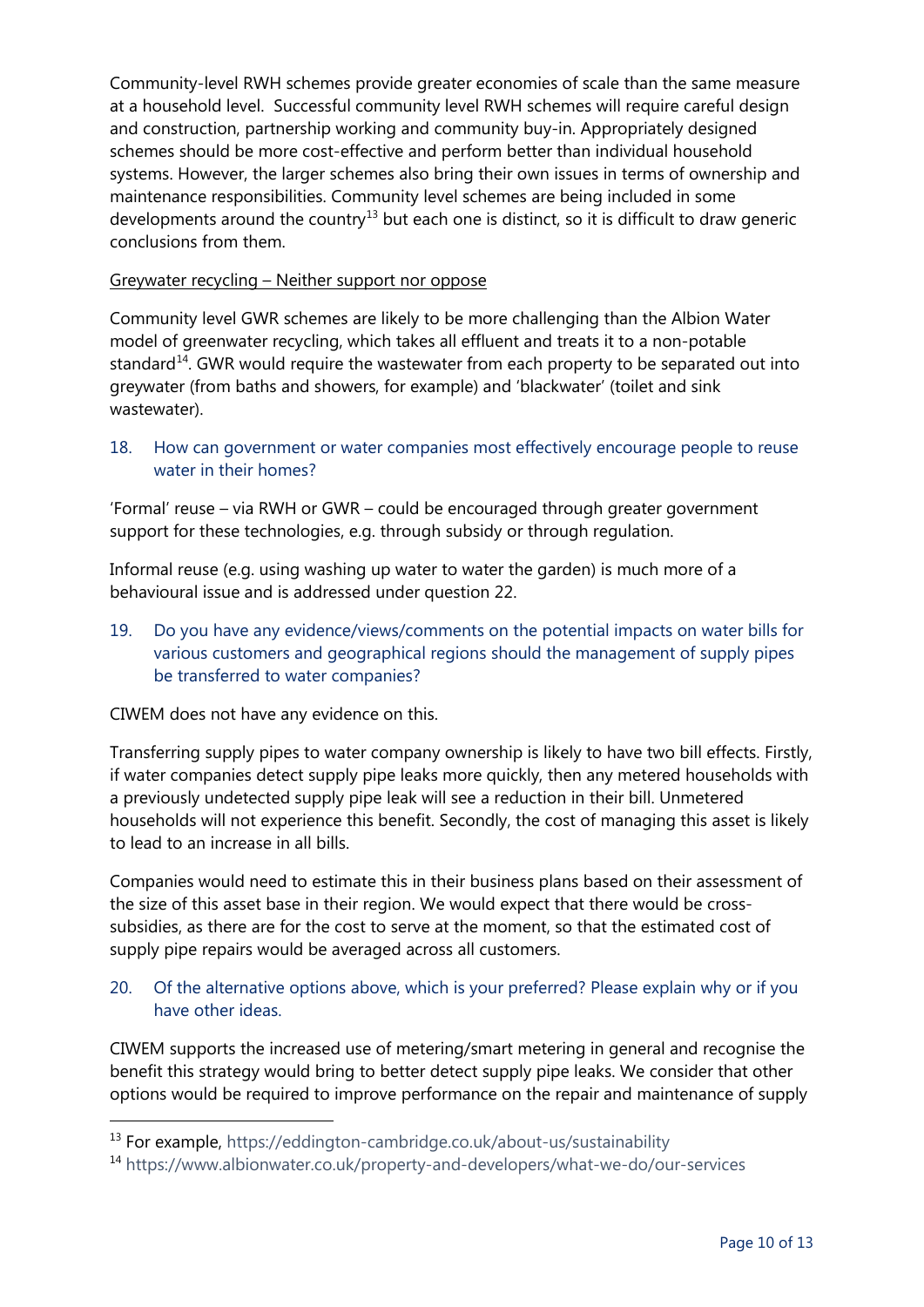pipes. Transfer of ownership to water companies is likely to be the most effective option in this regard.

21. What other options are available to reduce leakage from customer supply pipes?

No comments.

- 22. What are the main barriers to changing behaviours to reduce personal water use? Please rank your top three options by order of importance:
	- a. Insufficient access to support and advice
	- b. Insufficient information about personal water usage
	- c. Insufficient information about water scarcity
	- d. Lack of financial incentive
	- e. Investment in more water efficient equipment is prohibitively expensive
	- f. Difficulty in changing habits
	- g. People feel they are already doing all they can to reduce water use
	- h. Hygiene reasons
	- i. Other (please specify)

This is a very big question and selecting from the options above does not enable us to do it justice! We would recommend reframing the question to consider why changing water using behaviours is challenging. In this context it is important to consider that water use is rarely an end in itself – it provides a function – for example in personal hygiene, house cleaning, relaxation, maintaining an attractive garden or a clean car. In some cases, these functions cannot be provided without water, and reducing water use through behaviour change would reduce the quality of the activity (a shorter shower, a less attractive garden etc).

Water using behaviour is also often habitual and largely unconscious. Daily and weekly routines are built around morning ablutions, evening washing up, weekend laundry etc. Behaviour also reflects social expectations regarding cleanliness and hygiene.

The water using infrastructure in our homes has evolved to satisfy these habits and functions. We now mostly shower daily, use baths for relaxation and use generous amounts of potable water for garden watering. This is possible because of improved water heating systems, ensuite bathrooms, outside taps and hosepipes.

In addition, water is a very reliable and relatively low-cost utility, that many households still pay for based on a relatively arbitrary fixed charge. This not only makes the financial incentive for water efficiency weak; it also means that the appreciation of the value of water in general is very low: we can nearly always turn on the tap and use as much as we want.

We strongly believe that all these issues need to be considered in the round and in much more detail, in order to determine effective behaviour change strategies.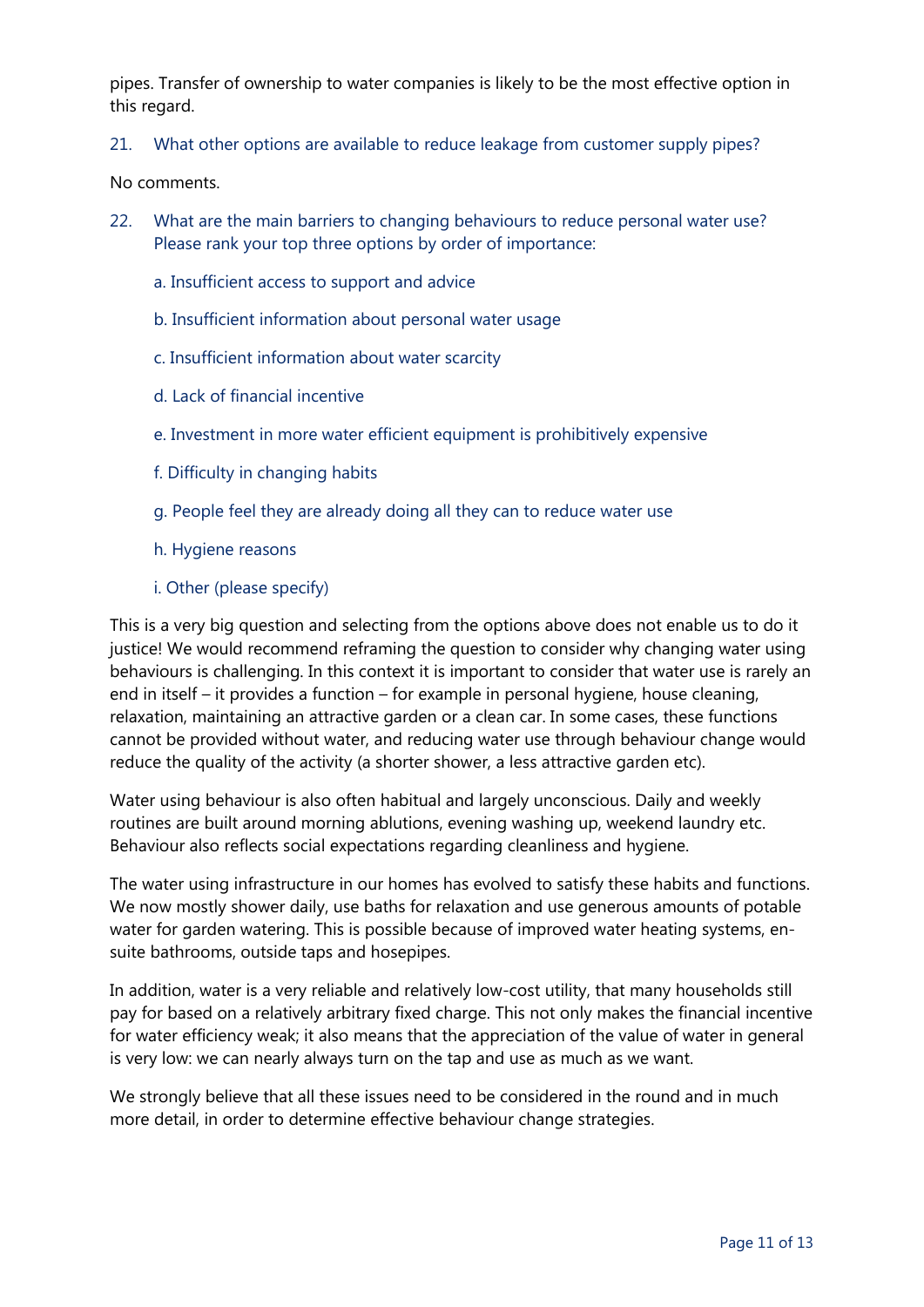- 23. Which organisation(s) (if any) should communicate about how to reduce personal water use? Please select all that apply.
	- a. Water companies
	- b. Government
	- c. Local government
	- d. Environmental non-governmental organisations, for example environmental charities
	- e. Other please specify

#### Please explain your answer

All of the organisations you identify have a role in promoting water efficiency. The other key organisation is Waterwise.

We strongly believe that all stakeholders should work together to achieve lower levels of water use. In addition to those identified above, we would also include:

- Water-using product manufacturers and trade bodies
- Retailers
- House builders
- Professional trade bodies for plumbers and heating engineers
- Social science, water science and data science academics.

This could be achieved via a water saving forum with a clear mission and set of objectives to achieve its stated aims which could be held to account by Ofwat. It should use existing activities such as the Water UK Demand Forum, Waterwise groups and relevant publications, conferences and social media to maximise its impact.

An important function of a water saving forum would be to continue the work by Waterwise and water companies and others to determine the most effective ways of reducing consumption. This will need to consider the existing evidence base, the requirements for further research, the design of this research and how the findings should be shared. This work is likely to involve a diverse range of specialists from water resource planners, and behavioural experts, to builders and plumbers.

24. If there are any further matters that you would like to raise or any further information that you would like to provide in relation to measures to reduce personal water use, please give details here.

#### Leaky loos

The change in regulations to allow the installation of toilet cisterns with a drop valve mechanism enabled the widespread installation of dual flush toilets in UK homes. This has helped reduce water use overall, over the past 20 years. However, these mechanisms are prone to leakage and this is resulting in increased rates of leaky loos. It is estimated that approximately 4.1% of WCs are leaking and average leakage is 215 litres/toilet/day, which is equivalent to 397 Ml/day nationally.